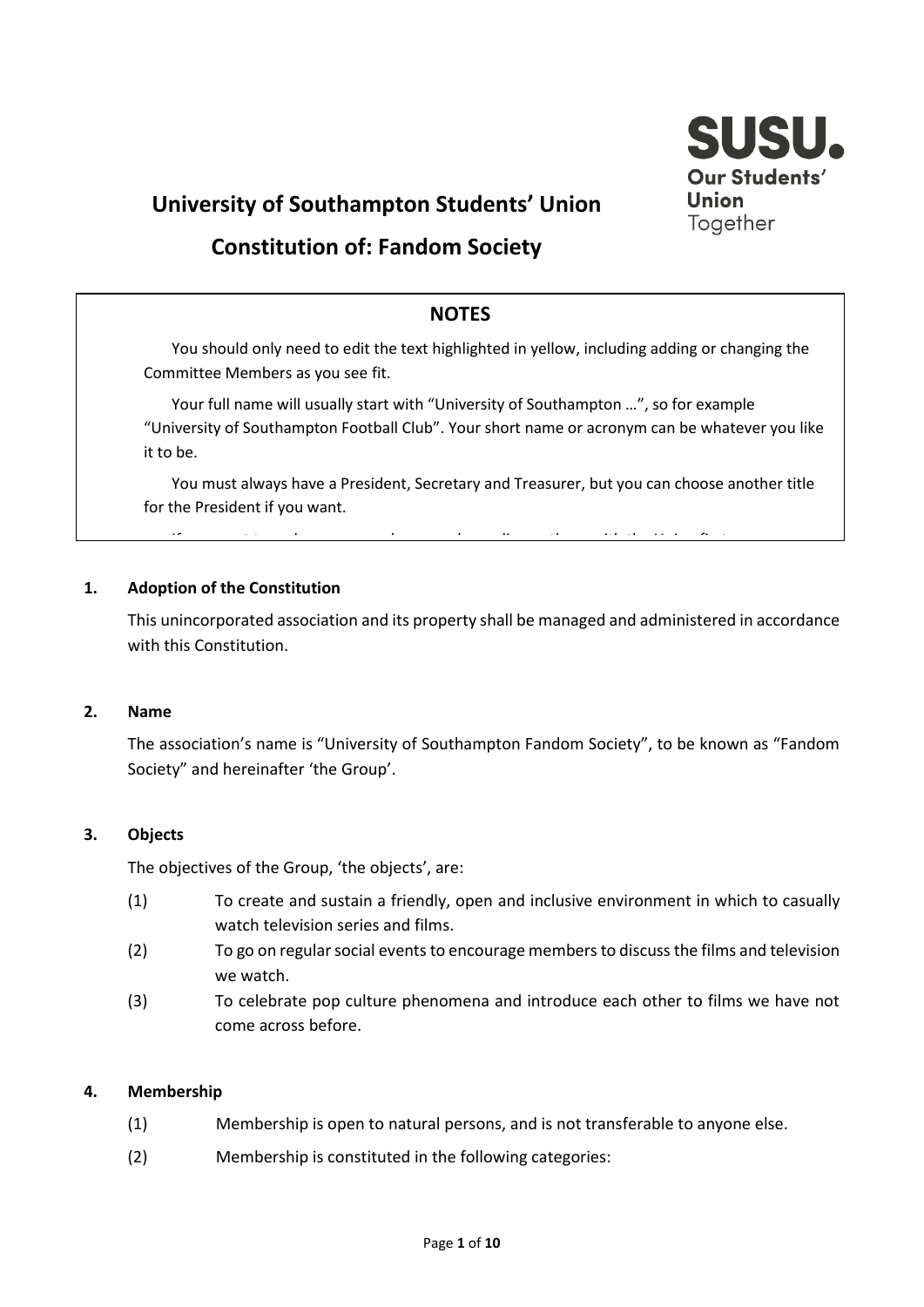- (a) Full, open only to Full Members of the Students' Union;
- (b) Associate, open to Associate and Temporary Members of the Students' Union, and to those students of the University who have exercised their right not to be members of the Students' Union.
- (3) Only Full Members are entitled to be elected to the Committee, or to propose, discuss and vote at a General Meeting. These are the sole privileges afforded to the Full Members over any other category of Membership.
- (4) The Group may charge a fee for admission to Membership, which may be set by a Meeting of the Committee.
- (5) The Committee must keep a register of members ('the register') on the Student Groups Hub provided by the Students' Union at [www.susu.org.](http://www.susu.org/)
- (6) The Committee may only refuse an application for Membership if, acting reasonably and properly, they consider it to be in the best interests of the Group to refuse the application.
- (7) Membership is terminated if:
	- (a) the Member resigns by written notice to the Committee.
	- (b) any sum due from the Member to the Group is not paid in full within six months of it falling due.
	- (c) a Member ceases to be qualified for their category of Membership.
	- (d) membership is revoked by a resolution of the Members in General Meeting or a Meeting of the Committee, in accordance with Clause 13, 'Disciplinary Action'.

# **5. General Meetings**

- (1) The General Meeting constitute the Group's highest decision-making body, subject to the provisions of this Constitution.
- (2) The Group must hold an Annual General Meeting (AGM) in each academic year and not more than fifteen months may elapse between successive AGMs.
- (3) A General Meeting that is not an Annual General Meeting is called an Extraordinary General Meeting (EGM).
- (4) The Committee may call an Extraordinary General Meeting at any time.
- (5) The Committee must call an Extraordinary General Meeting if requested to do so in writing by at least five Full Members of the Group.
	- (a) The Members' written request must state a complete agenda for the EGM.
	- (b) If the Committee do not hold an EGM within five days of their receipt of the Members' written request, the Members may proceed to hold an EGM in accordance with Clause 6, 'Proceedings of General Meetings'.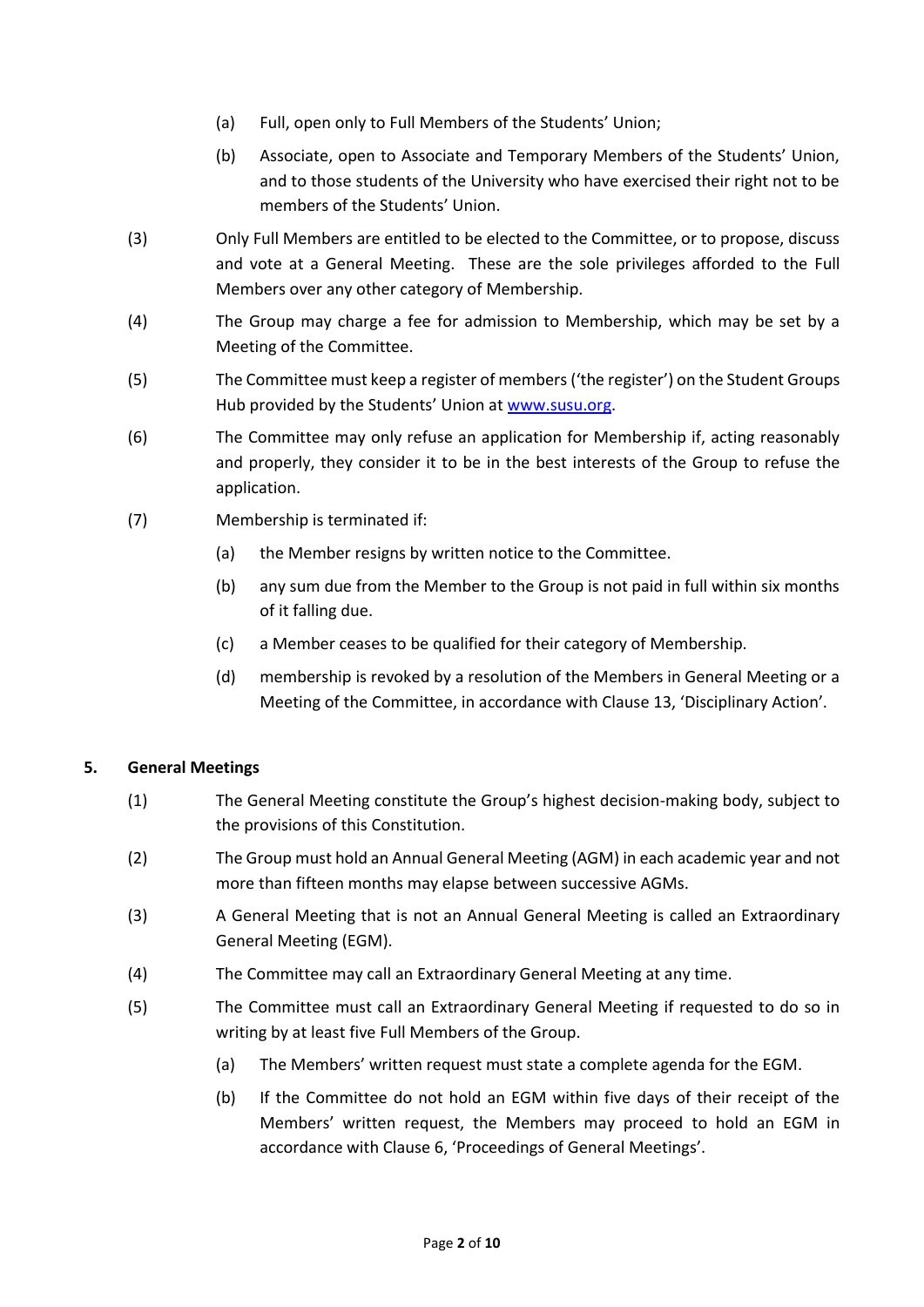## **6. Proceedings of General Meetings**

- (1) Notice:
	- (a) The minimum period of notice required to hold an Annual General Meeting is ten days. The minimum period of notice required to hold an Extraordinary General Meeting is three days.
	- (b) The notice must specify the date, time and place of the General Meeting, and an agenda for the General Meeting.
	- (c) If the General Meeting is to be an AGM, the notice must say so, and must invite nominations in accordance with Clause 9, 'Appointment of the Committee'.
	- (d) Notice must be given to all Members and to the Committee.
- (2) Chairing:
	- (a) General Meetings shall usually be chaired by the person who has been elected as President.
	- (b) If there is no such person or he or she is not present within fifteen minutes of the time appointed for the General Meeting, the Full Members present must elect one of their number to chair.
- (3) Associate Members may speak at General Meetings with the permission of the meeting.
- (4) Voting:
	- (a) Every Full Member present at a General Meeting, with the exception of the Chair, shall be entitled to one vote upon every voting matter. In the case of an equality of votes, the Chair shall have a casting vote.
	- (b) Decisions may only be made by at least a simple majority of votes at a quorate General Meeting.
	- (c) All voting shall be by a show of hands or secret ballot, at the discretion of the Chair.
	- (d) There shall be no absentee voting.
- (5) Minutes:
	- (a) Minutes must be taken of all proceedings at a General Meeting, including the decisions made and where appropriate the reasons for the decisions.
	- (b) Minutes of a General Meeting shall be made available to all Members within seven days.
- (7) Reports:
	- (a) If the General Meeting is an AGM, the Chair may invite any of the Committee to offer a report of their activities whilst in office.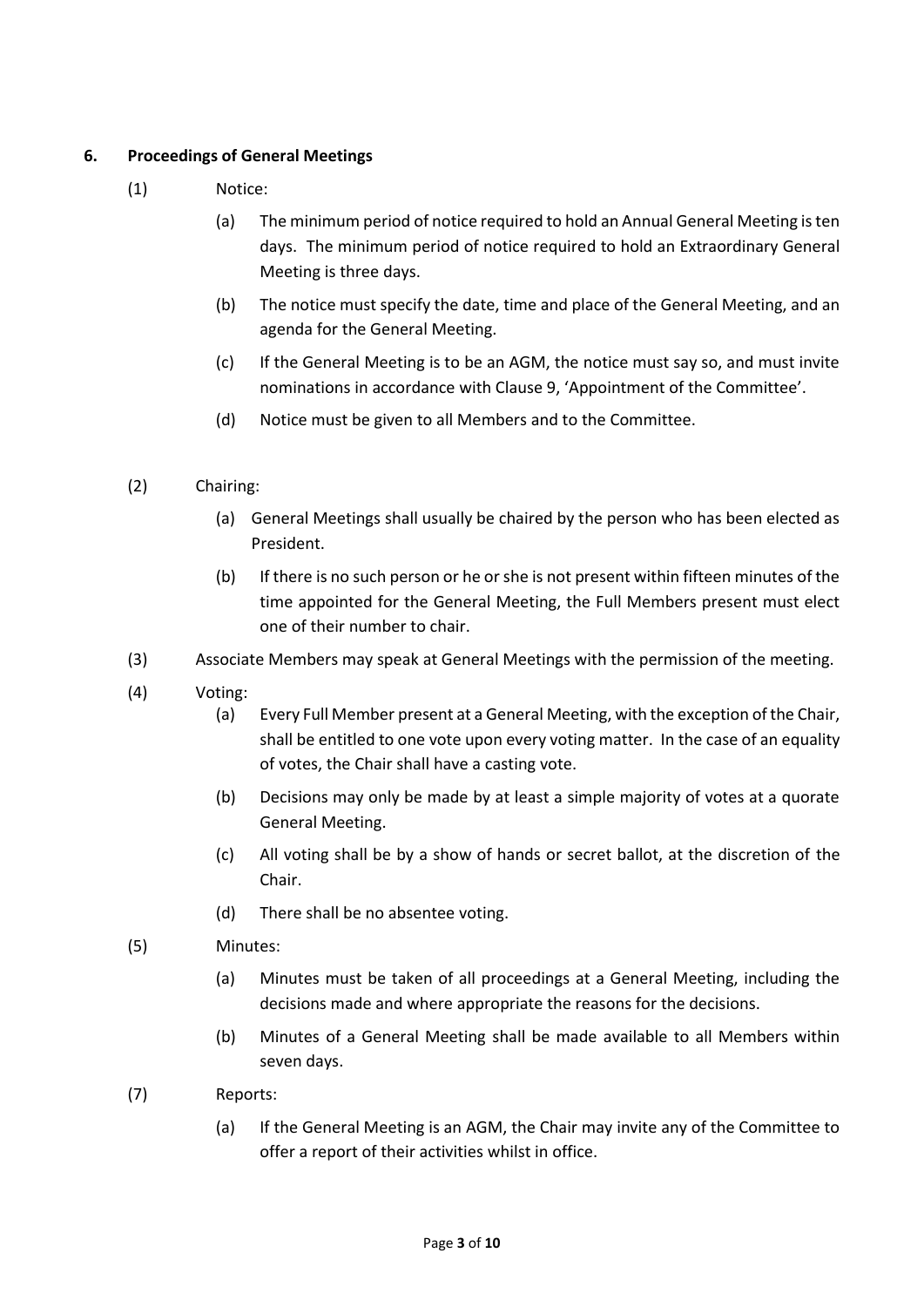- (b) The Treasurer must present the Group's accounts to the Members at the AGM.
- (8) Resolutions:
	- (a) Any Full Member may propose a resolution to be discussed and voted upon at a General Meeting.

#### **7. Officers and the Committee**

- (1) The Group and its property shall be administered and managed by a Committee comprising the officers appointed in accordance with Clause 9, 'Appointment of the Committee'.
- (2) The Group shall have the following officers:
	- (a) President. The President shall oversee the organisation and management of the Group and the Committee as a whole; ensure the officers' accountability to Members, the Committee, and the Students' Union; and represent the Group to all external interests.
	- (b) Secretary. The Secretary shall oversee the administration of the Group, take minutes at General Meetings and Meetings of the Committee, and maintain the register.
	- (c) Treasurer. The Treasurer shall oversee the financing of the Group, set the Group's budget, and maintain the accounts of the Group. They are also responsible for submitting funding requests to SUSU when needed.
	- (d) Events Secretary. The Events Secretary shall provide social and cultural pursuits for the Group's Members on any scale, such as trips to conventions and nights out. He or she shall also support the Committee in the promotion and maintenance of the overall Group ethos.
	- (e) Health and Safety Officer. The Health and Safety Officer shall provide assistance for the Group's Members during the course of society events including supporting the formulation of risk assessments. They are required to undertake WIDE (Welfare, Diversity, Inclusion and Equality) training through SUSU and monitor the accessibility, inclusivity and diversity form.
- (3) No one may be appointed a member of the Committee if he or she has been disqualified from becoming a member of the Committee under the provisions of Clause 13, 'Disciplinary Action'.
- (4) The number of the Committee must not be less than three, though is not subject to any maximum. There must always be:
	- (a) a President;
	- (b) a Secretary;
	- (c) a Treasurer.
- (5) An officer or ordinary member of the Committee shall cease to hold office if he or she:
	- (a) ceases to be a Full Member of the Group.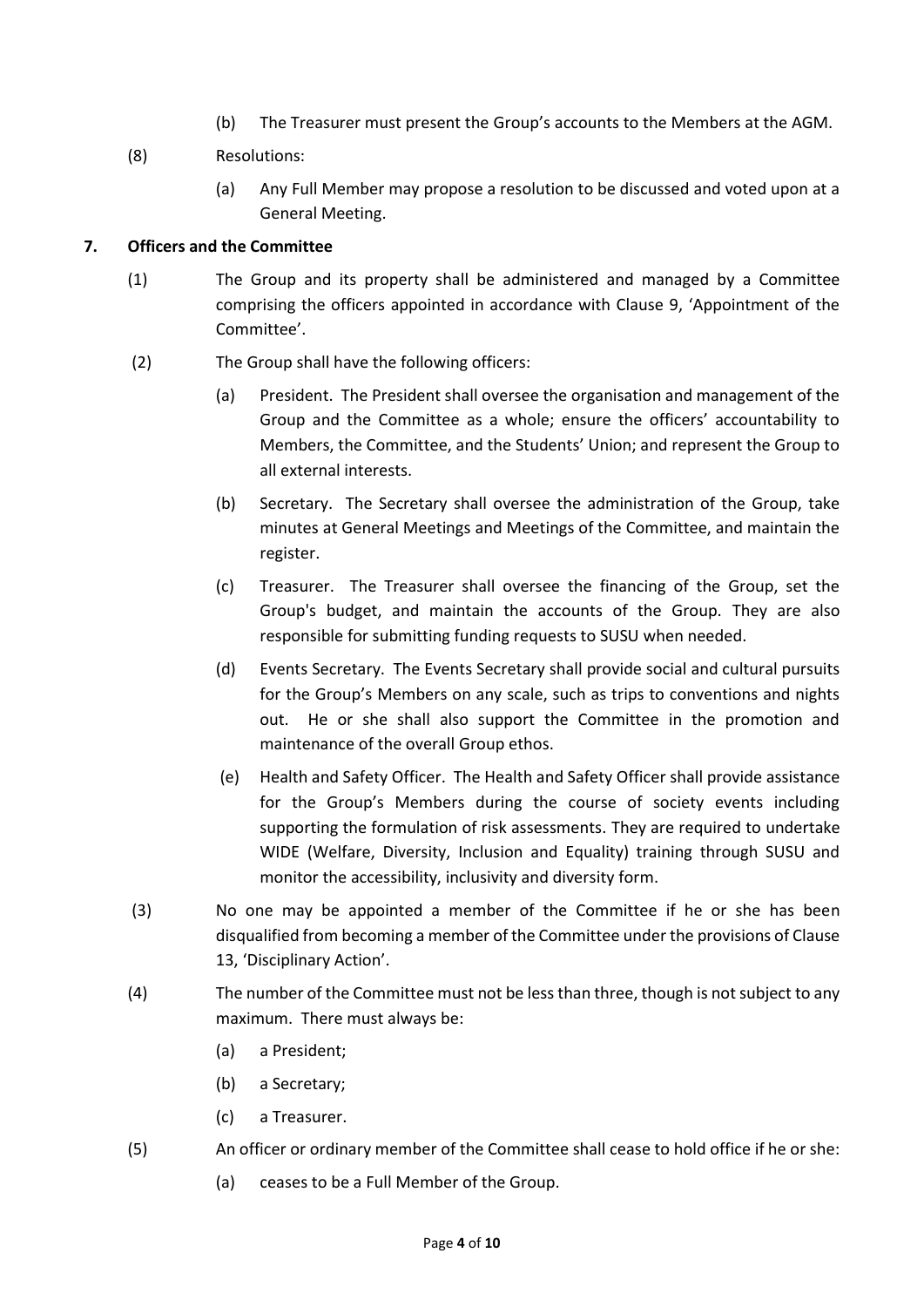- (b) resigns by notice to the Group, or
- (c) is removed from office by a resolution of the Members in General Meeting or a Meeting of the Committee, in accordance with Clause 13, 'Disciplinary Action'.

### **8. Meetings of the Committee**

- (1) The Committee may regulate their proceedings as they think fit, subject to the provisions of this Clause.
- (2) Any member of the Committee may request the Secretary to call a Meeting of the Committee.
- (3) The Secretary must call a Meeting of the Committee if requested to do so by a member of the Committee.
- (4) Meetings of the Committee shall usually be chaired by the person who has been elected as President.
- (5) The quorum for a Meeting of the Committee shall be three members of the Committee.
- (6) No decision may be made by a Meeting of the Committee unless a quorum is present at the time the decision is made.
- (7) Every member of the Committee, with the exception of the Chair, shall be entitled to one deliberative vote upon every voting matter. In the case of an equality of votes, the Chair shall have a casting vote.
- (8) Decisions may only be made by at least a simple majority of votes at a quorate Meeting of the Committee.
- (9) There shall be no absentee voting.
- (10) Minutes must be taken of all proceedings at a Meeting of the Committee, including the decisions made.

#### **9. Appointment of the Committee**

- (1) The Full Members of the Group in General Meeting shall appoint the officers and ordinary members of the Committee by election.
	- (a) Elections for the Committee shall be held at an Annual General Meeting. Byelections for vacant offices shall be held at an Extraordinary General Meeting.
	- (b) A First-Past-The-Post system shall be used for all elections.
	- (c) In all elections Re-Open Nominations, 'RON', shall be a candidate. An election yielding a result of RON shall be re-run as a by-election.
- (2) The count for elections shall be conducted publicly by the Chair of the General Meeting, who must do so accurately. Should the Members in General Meeting be dissatisfied with the accuracy of the count, they may resolve as a Point of Order to have the election re-counted or, if they remain dissatisfied, re-run as a by-election.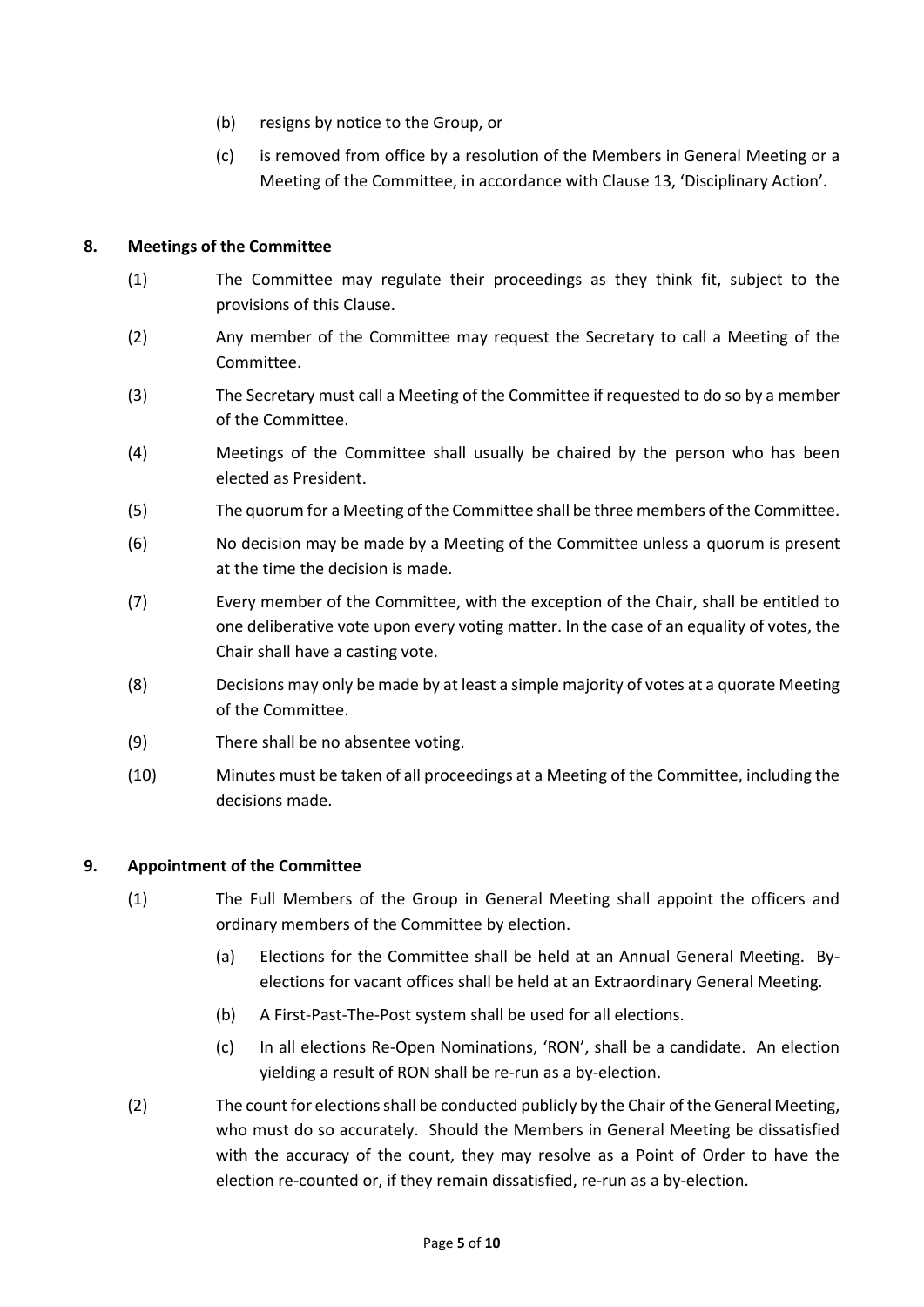- (3) (a) A member of the Committee shall assume office with effect from the 1 July of the year of their appointment.
	- (b) A member of the Committee shall retire with effect from the 1 July of the year following their appointment. They shall remain eligible for re-election at the AGM following their appointment, provided they continue to meet the requirements for membership and election to the committee.
- (4) The Committee must update their committee information on the Student Groups Hub provided by the Students' Union at [www.susu.org](http://www.susu.org/) (or failing that inform the Students' Union's Student Groups Officer) within seven days.
- (5) A retiring member of the Committee must transfer all relevant information and documentation to his or her newly-elected counterpart, or to the President, within fourteen days.

#### **10. Financial Management**

- (1) The Committee are jointly liable for the proper management of the Group's finances.
- (2) The income and property of the Group must be applied solely towards the promotion of the objects.
- (3) The members of the Committee are entitled to be reimbursed from the property of the Group or may pay out of such property only for reasonable expenses properly incurred by him or her when acting on behalf of the Group.
- (4) The accounts of the Group, as maintained by the Treasurer, must be made available to the Students' Union upon request.

#### **11. Irregularities and Saving Provisions**

- (1) Subject to sub-clause (2) of this Clause, all acts done by a Meeting of the Committee shall be valid notwithstanding the participation in any vote of a member of the Committee:
	- (a) who was disqualified from holding office;
	- (b) who had previously retired or who had been obliged by this Constitution to vacate office;
	- (c) who was not entitled to vote on the matter, whether by reason of a conflict of interests or otherwise.
- (2) Sub-clause (1) of this Clause does not permit a member of the Committee to keep any benefit that may be conferred upon him or her by a resolution of the Committee if the resolution would otherwise have been void, or if the Committee has not complied with Clause 12, 'Conflicts of Interests and Conflicts of Loyalties'.
- (3) The Members in General Meeting may only invalidate, as a Point of Order, a resolution or act of: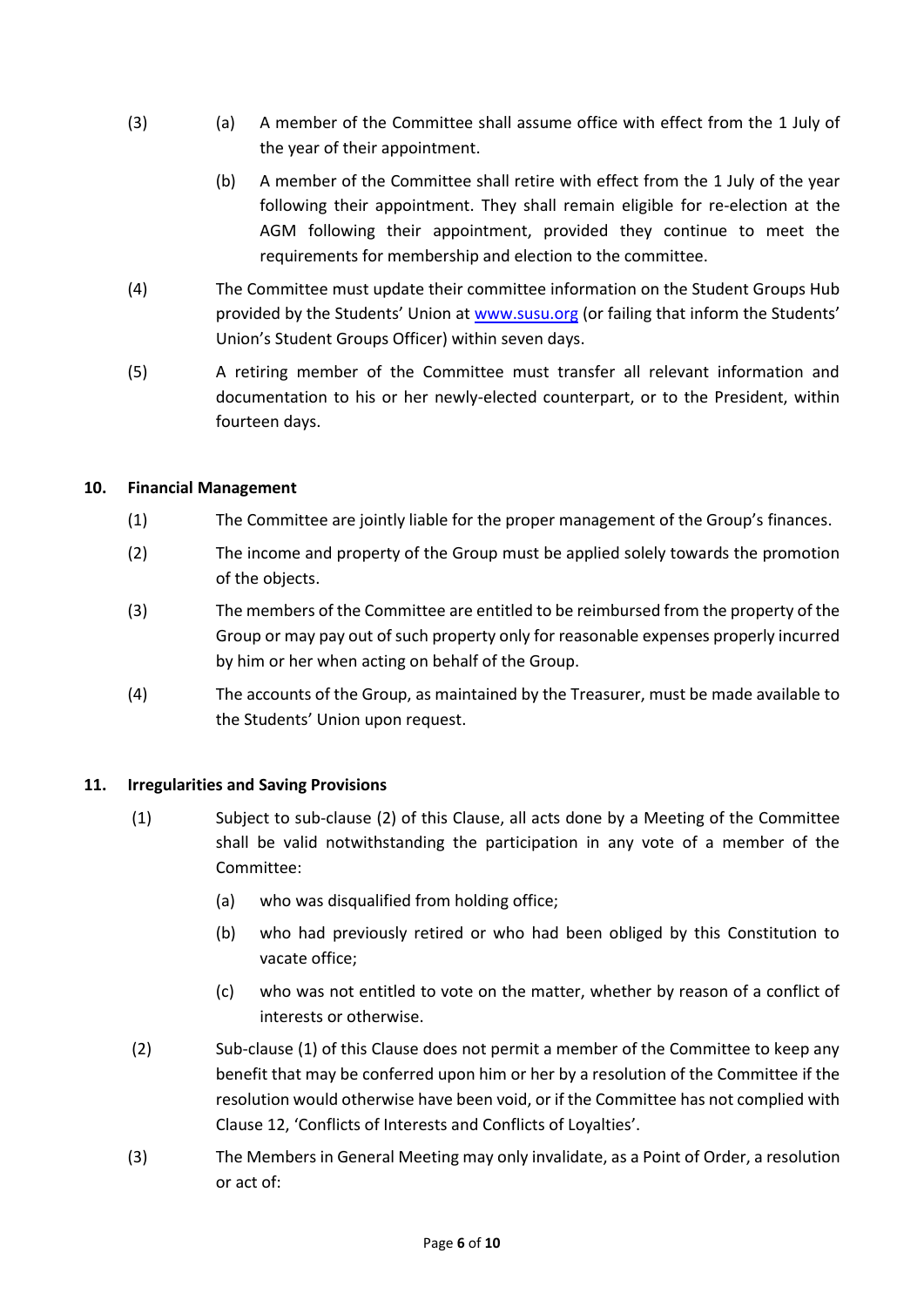- (a) the Committee;
- (b) the Members in General Meeting;

if it may be demonstrated that a procedural defect in the same has materially prejudiced a Member of the Group.

#### **12. Conflicts of Interests and Conflicts of Loyalties**

- (1) A member of the Committee must:
	- (a) declare the nature and extent of any interest, direct or indirect, which he or she has in any decisions of a Meeting of the Committee or in any transaction or arrangement entered into by the Group which has not been previously declared;
	- (b) absent himself or herself from any discussions of the Committee in which it is possible that a conflict will arise between his or her duty to act solely in the interests of the Group and any personal interest, including but not limited to any personal financial interest.
- (2) Any member of the Committee absenting himself or herself from any discussions in accordance with this Clause must not vote or be counted as part of the quorum in any decision of the Committee on the matter.

#### **13. Disciplinary Action**

- (1) Disciplinary action may be taken against any Member of the Group as a consequence of conduct:
	- (a) detrimental to the reputation of the Group or the Students' Union.
	- (b) opposed to the objects of the Group (see clause 2) or the Students' Union.
	- (c) in contravention of any provision of this Constitution.
- (2) Disciplinary action that may be taken against any Member may be, but is not limited to:
	- (a) issue of a formal written warning.
	- (b) partial or total ban from certain Group activities.
	- (c) disqualification from becoming a member of the Committee.
	- (d) removal of a member of the Committee from office.
	- (e) temporary or permanent revocation of Membership.
	- (f) referral of the complaint to the Students' Union's Disciplinary Committee.
- (3) It is the right of the subject of the complaint to choose to have the disciplinary matter heard by either the Members in General Meeting, or a Meeting of the Committee. Either shall have the power to take disciplinary action, including but not limited to those measures set out in paragraphs (a) – (f) inclusive in sub-clause (2) of this Clause.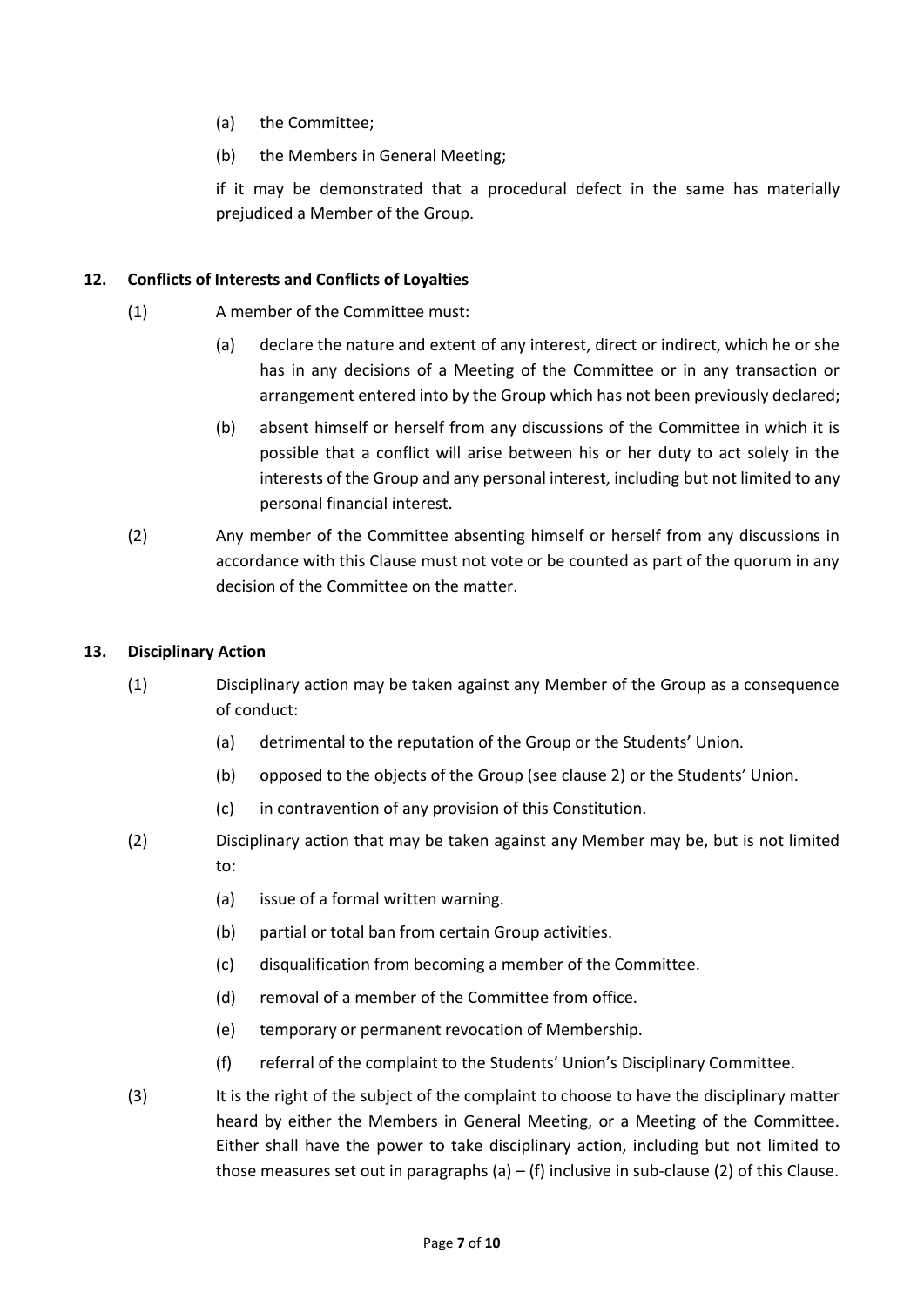- (4) Any disciplinary hearing must be conducted in an impartial, balanced, and fair manner, considering all representations on the matter.
- (5) All disciplinary action must be subject to prior discussion with the Students' Union's Student Groups Officer.
- (6) Members subject to disciplinary action have the right of appeal to the Students' Union's Student Groups Committee.
- (7) A full report of all disciplinary action taken by the Group in the previous year must be presented at the AGM.

### **14. Affiliation to External Organisations**

- (1) The Group may only become an affiliate of an external organisation if:
	- (a) the aims of that organisation are in line with those of the Group;
	- (b) the Members derive a direct benefit from the affiliation;
	- (c) no Policy of the Students' Union is breached by the affiliation;
	- (d) a resolution to affiliate is passed by the Members in General Meeting.
- (2) The Group's affiliation to an external organisation shall immediately lapse:
	- (a) at the conclusion of each Annual General Meeting after affiliation, unless the Members in General Meeting resolve to re-affiliate at each AGM in accordance with sub-clause (1) of this Clause.
	- (b) if a resolution to disaffiliate is passed by the Members in General Meeting.
- (3) All external affiliations and disaffiliations must be reported to the Students' Union's Student Groups Committee within seven days.
- (4) For the avoidance of doubt, the Students' Union is not an external organisation for the purposes of this Clause.

#### **15. Amendment to the Constitution**

- (1) The Group may amend any provision contained in this Constitution provided that:
	- (a) amendments do not:
		- (i) alter the objects in such a way that undermines or works against the previous objects of the Group;
		- (ii) retrospectively invalidate any prior act of the Members in General Meeting or a Meeting of the Committee;
	- (b) a resolution to amend a provision of this Constitution is passed by at least a twothirds majority of the Full Members present at a General Meeting;
	- (c) a copy of the resolution amending this Constitution is sent to the Students' Union within seven days of it being passed;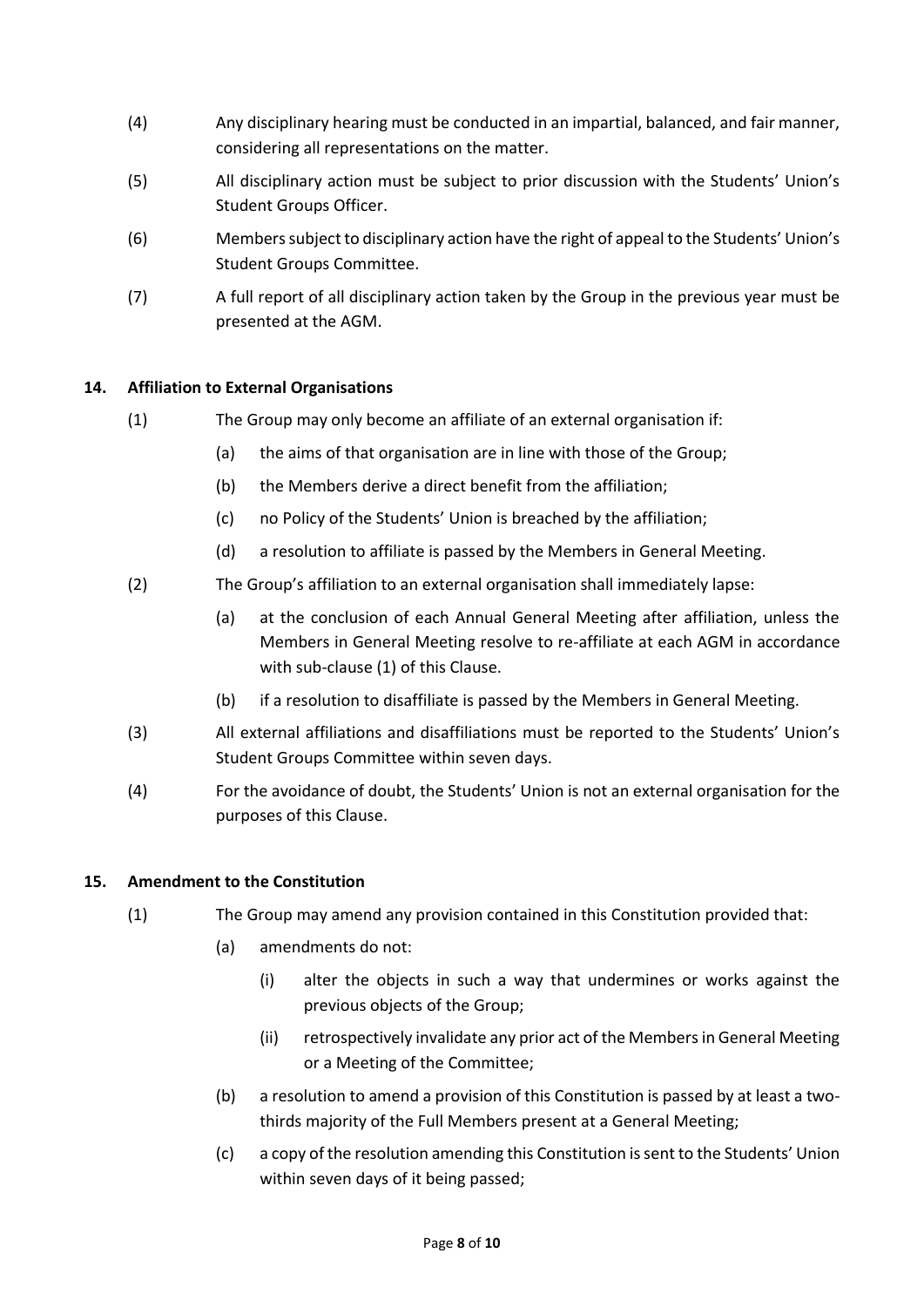- (d) the resolution is ratified by the Students' Union's Student Groups Committee.
- (2) The interpretation of this Constitution shall be with the Committee, except that during a General Meeting or a Meeting of the Committee the Chair shall have this responsibility. The Members in General Meeting may resolve to revise any interpretation made by the Committee or a Chair as a Point of Order.
- (3) The provisions of this Constitution shall be subordinate to those of the Articles, Rules, By-Laws and Policies of the Students' Union.
- (4) The Committee and the Students' Union shall retain a copy of this Constitution, which the Committee must make available to Members upon request.

#### **16. Dissolution**

- (1) If the Members resolve to dissolve the Group, the Committee will remain in office and be responsible for winding up the affairs of the Group in accordance with this Clause.
- (2) A resolution to dissolve the Group must be passed by at least a two-thirds majority of the Full Members present at a General Meeting;
- (3) The Committee must collect in all the assets of the Group and must pay or make provision for all the liabilities of the Group.
- (4) The Committee must apply any remaining property or money:
	- (a) directly for the objects;
	- (b) by transfer to any Group or Societies for purposes the same as or similar to the Group;
	- (c) in such other manner as the Students' Union's Student Groups Committee may approve in writing in advance.
- (5) The Members may pass a resolution before or at the same time as the resolution to dissolve the Group specifying the manner in which the Committee are to apply the remaining property or assets of the Group. The Committee must comply with such a resolution if it is consistent with the provisions of this Clause.
- (6) In no circumstances shall the net assets of the Group be paid to or distributed among the Members of the Group.
- (7) The Committee must ensure the register and all other data held by the Group are securely destroyed upon the dissolution of the Group.
- (8) The Committee must notify the Students' Union within seven days that the Group has been dissolved. If the Committee are obliged to send the Group's accounts to the Students' Union for the accounting period which ended before its dissolution, they must send the Students' Union the Group's final accounts.